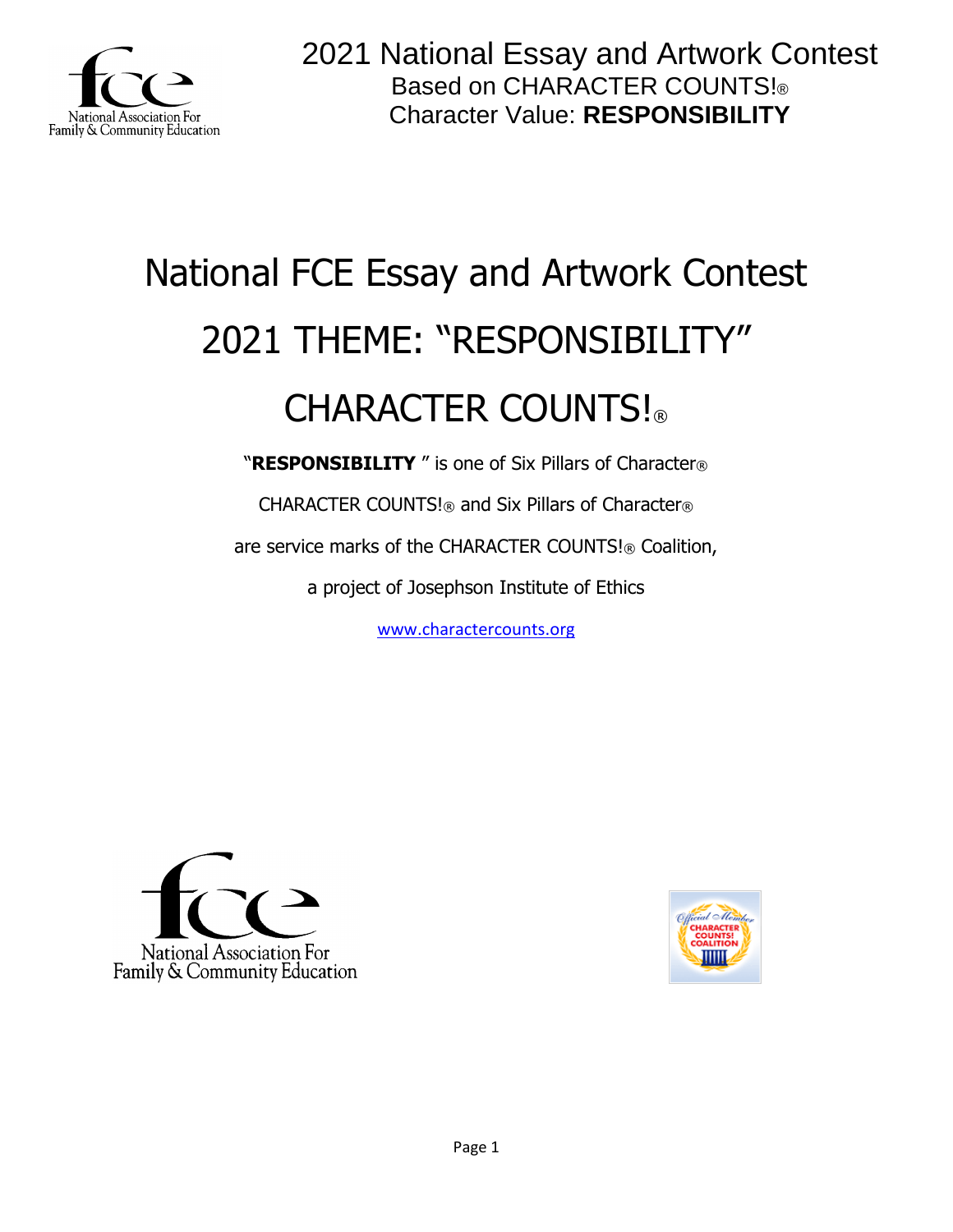

### 2021 ESSAY and ARTWORK CONTEST CRITERIA RESPONSIBILITY

Dear State President and Essay and Artwork Contest Chairman:

National FCE members nationwide present an annual contest for all  $4<sup>th</sup>$  grade students in public, private, and home schools. National FCE's Essay and Artwork Contest promotes FCE's literacy programs, CHARACTER COUNTS!® and community involvement. The purpose of the 2021 contest is to encourage students to understand and practice **RESPONSIBILITY**, one of the Six Pillars of Character®. The contest encourages students to strive for excellence and creativity in reading, writing, and drawing skills.

### TIME LINE:

- 1. SUGGESTED COUNTY LEVEL:
	- $\triangleright$  The contest will start at the county level.
	- The contest can run **September 1, 2020 thru March 31, 2021.** *This date may be adjusted as long as the State entry is postmarked to National FCE by April 15th .*
	- $\triangleright$  Each county is responsible for notifying its local schools, library or other network that would have access to publicizing the contest to eligible  $4<sup>th</sup>$ grade students. It is suggested that the principal of each school be contacted and asked for approval. Contact individual teachers after approval is given by the principal.
	- Make sure the contact information is on the Teacher/Parent letter and the Permission Form
	- $\triangleright$  Sign and complete the information for the fourth grade teachers. Make a copy for each teacher you visit or contact.
	- $\triangleright$  If you choose to inform them of the local and state awards, type an additional paper stating what the awards are.
	- Retired teachers are a good source for judging the entries. **Each judge should receive a letter stating the contest criteria and a judging sheet with instructions.** This will ensure that judges will use the same criteria on all levels.
	- $\triangleright$  Local groups and counties may provide prizes and recognition to local and county winners. Obtain a permission form from the county winner. Send this form with the essay and artwork.
	- $\triangleright$  Each county should forward the original copies of their first place winner to the State FCE Essay and Artwork Chairperson by the state deadline.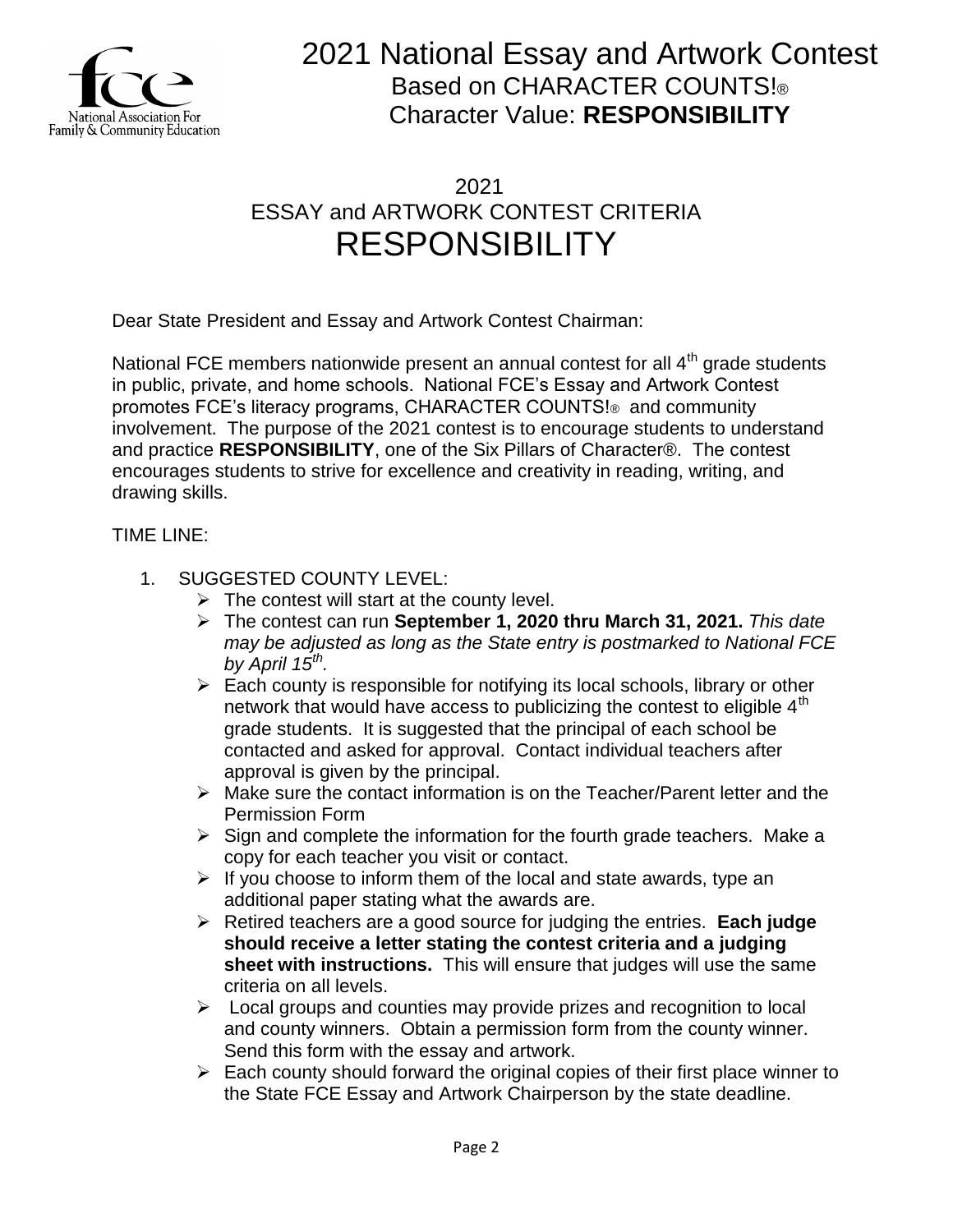

- 2. STATE LEVEL:
	- $\triangleright$  State FCE Associations will judge the winning entries from the counties/parishes in their state. Retired teachers are a good source for judging the entries. **Please use judging instructions and judging sheet included in this packet.** This will ensure that judges from all states will use the same criteria for all levels.
	- $\triangleright$  State FCE Associations provide prizes and recognition to the state winners.
	- $\triangleright$  Send the permission form and the original copy of the first-place winner for each state to the National FCE Headquarters postmarked by April 15, 2021. Please mail the winning entry in a 9"x12" manila envelope to avoid folding the Essay and Artwork.

### 3. NATIONAL LEVEL:

- $\triangleright$  The same judging criteria of creativity/content, grammar/punctuation/sentence structure, vocabulary, and presentation are used on all levels.
- The National 1<sup>st</sup>, 2<sup>nd</sup>, & 3<sup>rd</sup> place winners of the 2021 Essay & Artwork Contest will be announced at the National FCE Annual Conference in 2021.
- The National 1<sup>st</sup>, 2<sup>nd</sup>, & 3<sup>rd</sup> place winners receive visa gift card or check of \$250, \$150, \$50 respectively.
- The National 1<sup>st</sup>, 2<sup>nd</sup>, & 3<sup>rd</sup> place winners' entries will be recognized on the National FCE website, with approval.

### CONTEST CRITERIA:

- 1. Any  $4<sup>th</sup>$  grade level student in a public, private, or home school is eligible.
- 2. Entries are to include an essay and a hand drawn picture. Use #2 lead pencil for both.

### **Do not color the picture.**

### **Do not fold the picture.**

Essay and picture should reflect the characteristic **RESPONSIBILTY**. For drawings, use unlined, white paper approximately 8 ½ by 11. For essays, use lined, white paper approximately 8 ½ by 11. The essay shall be a minimum of 50 words.

3. Students should write their name, date, his or her teacher's name, and the name of the school, or home schooled, on the back of the picture and the bottom of the essay.

#### **Thank you for your time and effort in helping make this a successful National Family & Community Education Project in Literacy!**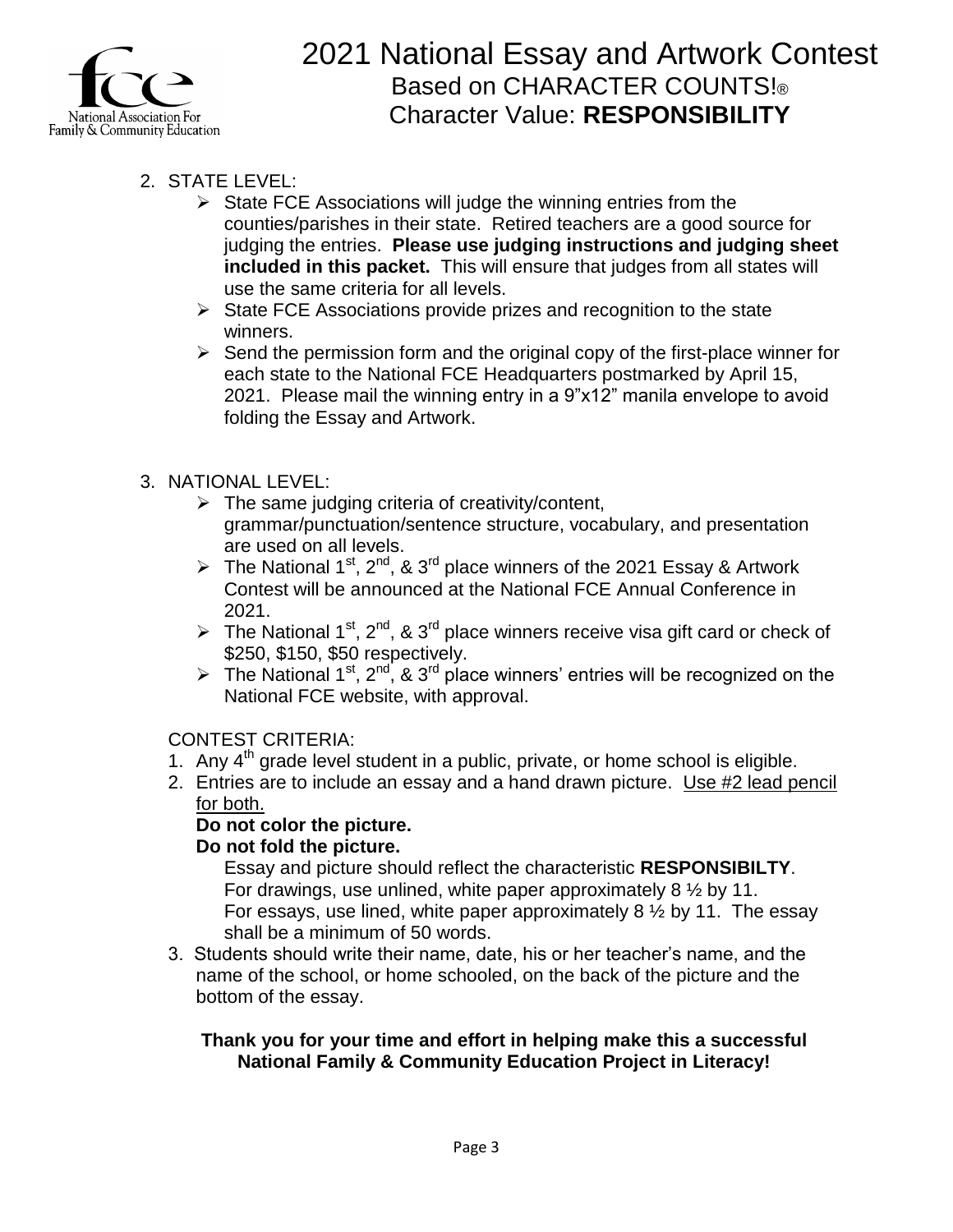

Dear Fourth Grade Teacher/Parent:

The National Family & Community Education members in (state/county) are sponsoring a nation-wide contest. The contest is based on the characteristic **RESPONSIBILITY,** and we are asking students to write a short essay or short story about this trait.

The contest starts at the county level, where entries will be judged and winners recognized from the county. The first place county entries will be forwarded to the state level. State FCE Associations, will, in turn, judge and recognize winners for the state. First place state entries will then be judged at the national level. The same judging criteria will be used in all states at all levels. These include: creativity, content, grammar, punctuation, sentence structure, vocabulary, and presentation of the handwriting.

The National  $1<sup>st</sup>$ ,  $2<sup>nd</sup>$ , &  $3<sup>rd</sup>$  place winners receive a Visa Gift Card or check of \$250, \$150, \$50 respectively.

Contest criteria are as follows:

- 1. Any  $4<sup>th</sup>$  grade level student in a public, private, or home school is eligible.
- 2. Entries are to include an essay and a hand drawn picture. Use #2 lead pencil for both. **Do not color the picture.**
	- **Do not fold the picture.**
		- $\triangleright$  Essay and picture should reflect the characteristic **RESPONSIBILITY.**
		- For drawings, use unlined, white paper approximately  $8\frac{1}{2}$  x 11".
		- For essay, use lined, white paper approximately  $8\frac{1}{2}$ " x 11". The essay should be a minimum of 50 words.
- 3. Students should write their name, date, his or her teacher's name, and name of the school, or home schooled, on the back of the picture and at the bottom of the essay.

We hope you will join us in encouraging our students/children to strive for excellence in their writing and drawing skills and in the understanding of **RESPONSIBITY**, an essential characteristic. More information may be obtained by contacting the FCE member below. Mail the Essay and Artwork entry to the member below.

Sincerely,

Name: \_\_\_\_\_\_\_\_\_\_\_\_\_\_\_\_\_\_\_\_\_\_\_\_\_\_\_\_\_\_\_\_\_\_\_\_\_

Address: \_\_\_\_\_\_\_\_\_\_\_\_\_\_\_\_\_\_\_\_\_\_\_\_\_\_\_\_\_\_\_\_\_\_\_\_\_

Phone Number:\_\_\_\_\_\_\_\_\_\_\_\_\_\_\_\_\_\_\_\_\_\_\_\_\_\_\_\_\_\_\_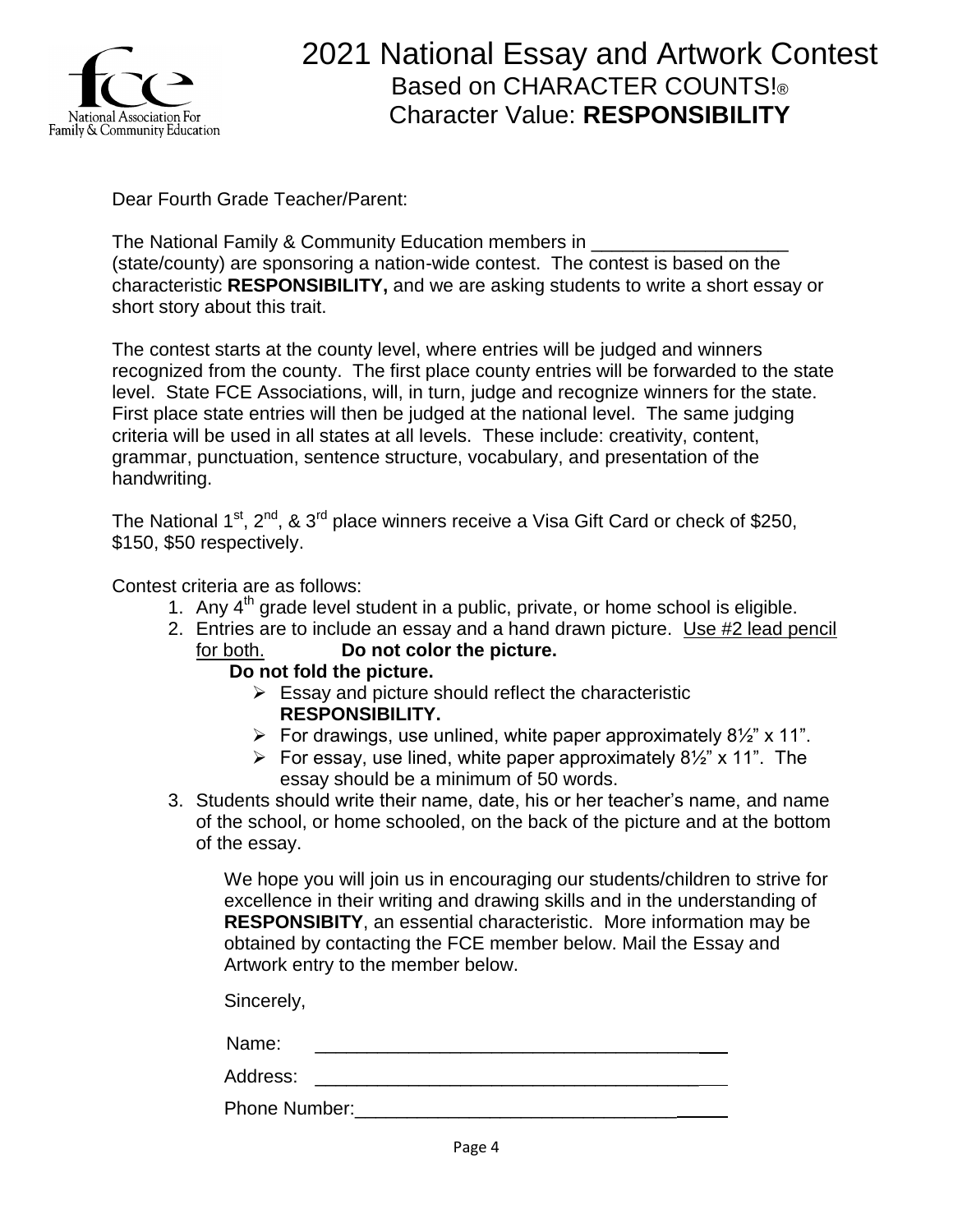

# 2021 ESSAY and ARTWORK **RESPONSIBILITY** PERMISSION FORM

(**MUST** be submitted with Essay and Artwork to be eligible for judging)

|                                                                                                                                                                                | Essay and Artwork Contest sponsored by the National Association for Family & Community Education. |
|--------------------------------------------------------------------------------------------------------------------------------------------------------------------------------|---------------------------------------------------------------------------------------------------|
| I also give permission for his/her photograph to be used in publications.                                                                                                      |                                                                                                   |
|                                                                                                                                                                                |                                                                                                   |
|                                                                                                                                                                                |                                                                                                   |
| My entry is entitled,                                                                                                                                                          |                                                                                                   |
|                                                                                                                                                                                | This work was completed on my own. I                                                              |
|                                                                                                                                                                                | understand that the essay and drawing become property of National FCE Association.                |
|                                                                                                                                                                                |                                                                                                   |
|                                                                                                                                                                                |                                                                                                   |
|                                                                                                                                                                                | Student's Complete Address: Phone Number: $(2, 2)$                                                |
|                                                                                                                                                                                |                                                                                                   |
|                                                                                                                                                                                |                                                                                                   |
|                                                                                                                                                                                |                                                                                                   |
| <u> 1989 - Johann Barn, fransk politik amerikansk politik (d. 1989)</u>                                                                                                        |                                                                                                   |
|                                                                                                                                                                                |                                                                                                   |
|                                                                                                                                                                                |                                                                                                   |
|                                                                                                                                                                                |                                                                                                   |
|                                                                                                                                                                                |                                                                                                   |
| School or Student mail essay and artwork by ______________ to:                                                                                                                 |                                                                                                   |
| <u> 1989 - Johann Stoff, Amerikaansk politiker († 1908)</u>                                                                                                                    |                                                                                                   |
| <u> 1989 - Johann Stoff, amerikansk politiker (* 1908)</u><br>and the control of the control of the control of the control of the control of the control of the control of the |                                                                                                   |
|                                                                                                                                                                                |                                                                                                   |
| County winner mailed to State President by _______________                                                                                                                     |                                                                                                   |
|                                                                                                                                                                                |                                                                                                   |
| State winner mailed to National FCE Headquarters by April 15.                                                                                                                  |                                                                                                   |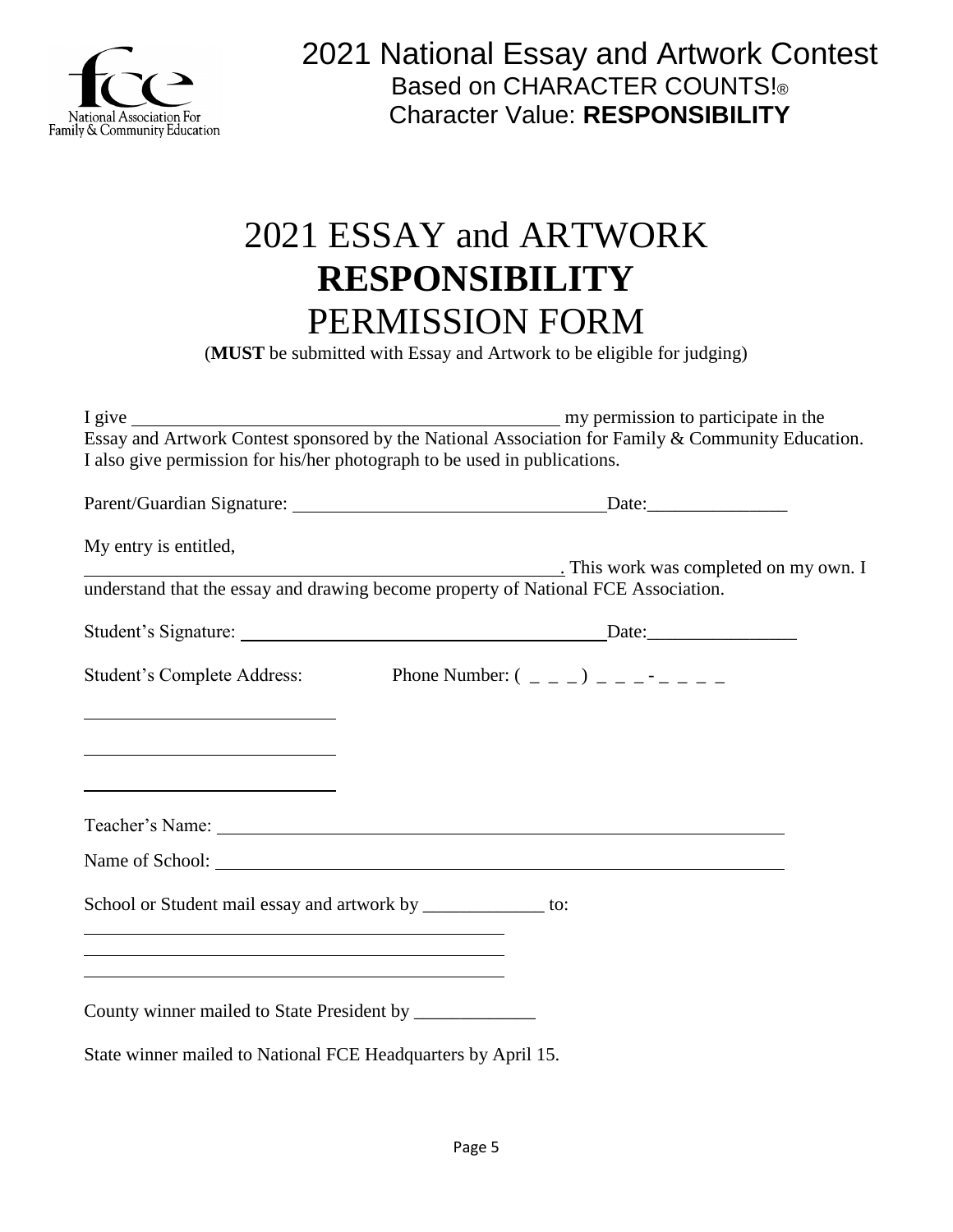

# PRESS RELEASE:

### **2021 Essay and Artwork Contest: RESPONSIBILITY**

The \_\_\_\_\_\_\_\_\_\_\_\_\_\_\_\_\_\_\_\_\_\_\_\_\_\_Family and Community Education members join state/county/parish members across the nation in sponsoring an Essay and Artwork Contest for fourth grade students. This contest is held annually, and the theme this year is **RESPONSIBILTY**, one of the Six Pillars of Character. Students are to write an essay and create a hand drawn picture.

This FCE nationwide contest provides an opportunity for students to improve literacy skills and develop ethical values. The contest is open to any forth grade-level student attending public, private, or home school.

| The contest runs from       | through             | . For complete |
|-----------------------------|---------------------|----------------|
| information please contact, |                     |                |
|                             | at (                |                |
| <b>FCE Contest Chairman</b> | <b>Phone Number</b> |                |

Mail or fax your release 10 days in advance of the release date.

Date: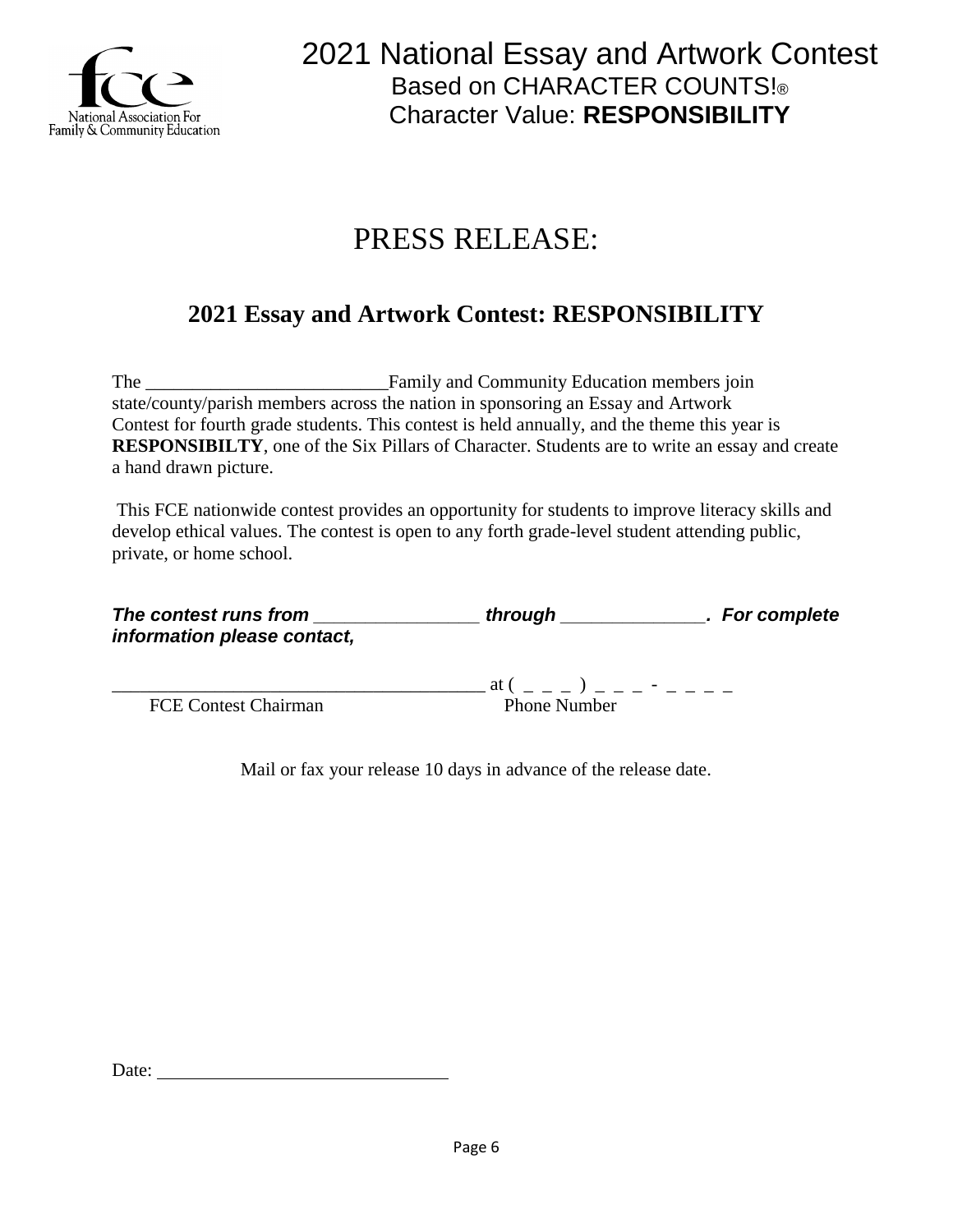

### WEBSITE PERMISSION

Please check one of the following:

I give permission to National FCE to place my child's Essay and Artwork submission on National FCE's website, [www.nafce.org.](http://www.nafce.org/) National FCE will only use my child's first name and the state we live in, also if my child signed their original Essay and Artwork, I give National FCE permission to alter it so that only his/her first name will show.

I do not give permission for National FCE to place my child's Essay and Artwork submission on National FCE's website, [www.nafce.org.](http://www.nafce.org/)

Parent's Signature

Send this completed form to: NAFCE Headquarters 73 Cavalier Blvd. Suite 106 Florence, KY 41042

\_\_\_\_\_\_\_\_\_\_\_\_\_\_\_\_\_\_\_\_\_\_\_\_\_\_\_\_\_\_\_\_\_\_\_\_\_\_\_\_\_\_\_\_\_\_\_\_\_\_\_\_\_\_\_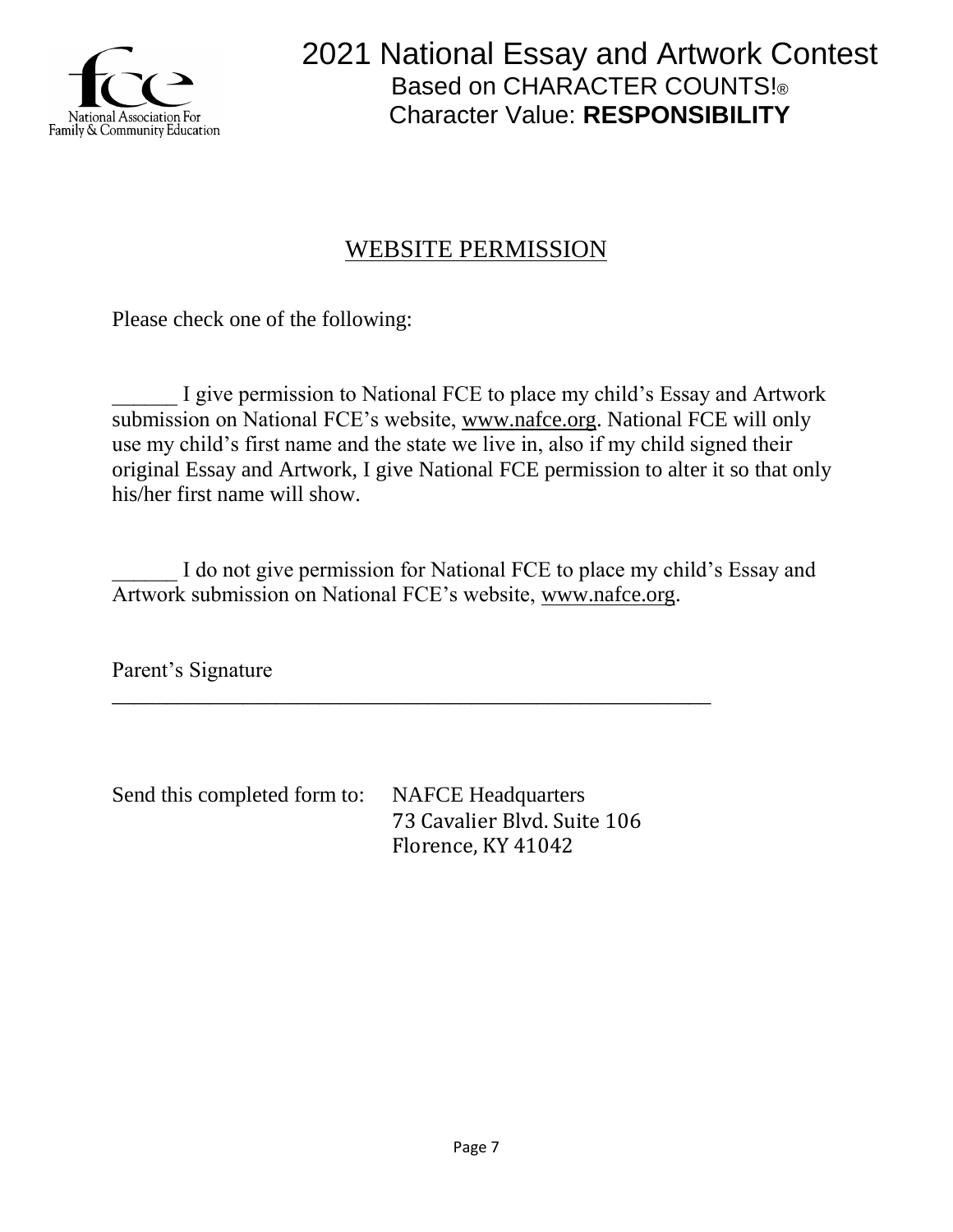

# JUDGING INSTRUCTIONS

### **Dear Judge,**

On behalf of the National Association Family & Community Education, we thank you for being an important part of our literacy project. It would not be a success without the time you so graciously give. If at any time during the judging process you need assistance or have questions, please feel free to contact me.

#### **GENERAL INSTRUCTIONS:**

A judging sheet has been provided. The theme of the essay and hand drawn picture is **RESPONSIBILITY.** After scoring the entries, please attach the judging sheet to both the story and the drawing with a paper clip – please do not staple. First, second, and third place winners are to be selected. After judging and selecting the winners, please notify your local FCE representative to pick up the entries and judging sheets. DO NOT NOTIFY THE WINNER. The state or county will make an announcement and present the award.

### **THE CONTEST CRITERIA:**

- 1. Any  $4<sup>th</sup>$  grade level student in a public, private, or home school is eligible.
- 2. Entries are to include a short story and a hand drawn picture. Use #2 lead pencil for both.

#### **Do not color the picture.**

#### **Do not fold the picture.**

Essay and picture should reflect the characteristics of **RESPONSIBILITY.** For drawings, use unlined, white paper approximately 8 ½ x 11**.** For essays, use lined, white paper approximately  $8\frac{1}{2} \times 11$ . The essay should be a minimum of 50 words.

3. Students should write their name, date, his or her teacher's name, and the name of the school, or homes schooled, on the back of the picture and at the bottom of the essay.

We ask that you do not write or mark on the entries as it may be judged at a higher level.

Again, we thank you for your time.

Sincerely,

Name

Phone Number

Address **Example 20** City **Contract Contract Contract Contract Contract Contract Contract Contract Contract Contract Contract Contract Contract Contract Contract Contract Contract Contract Contract Contract Contract Contra**